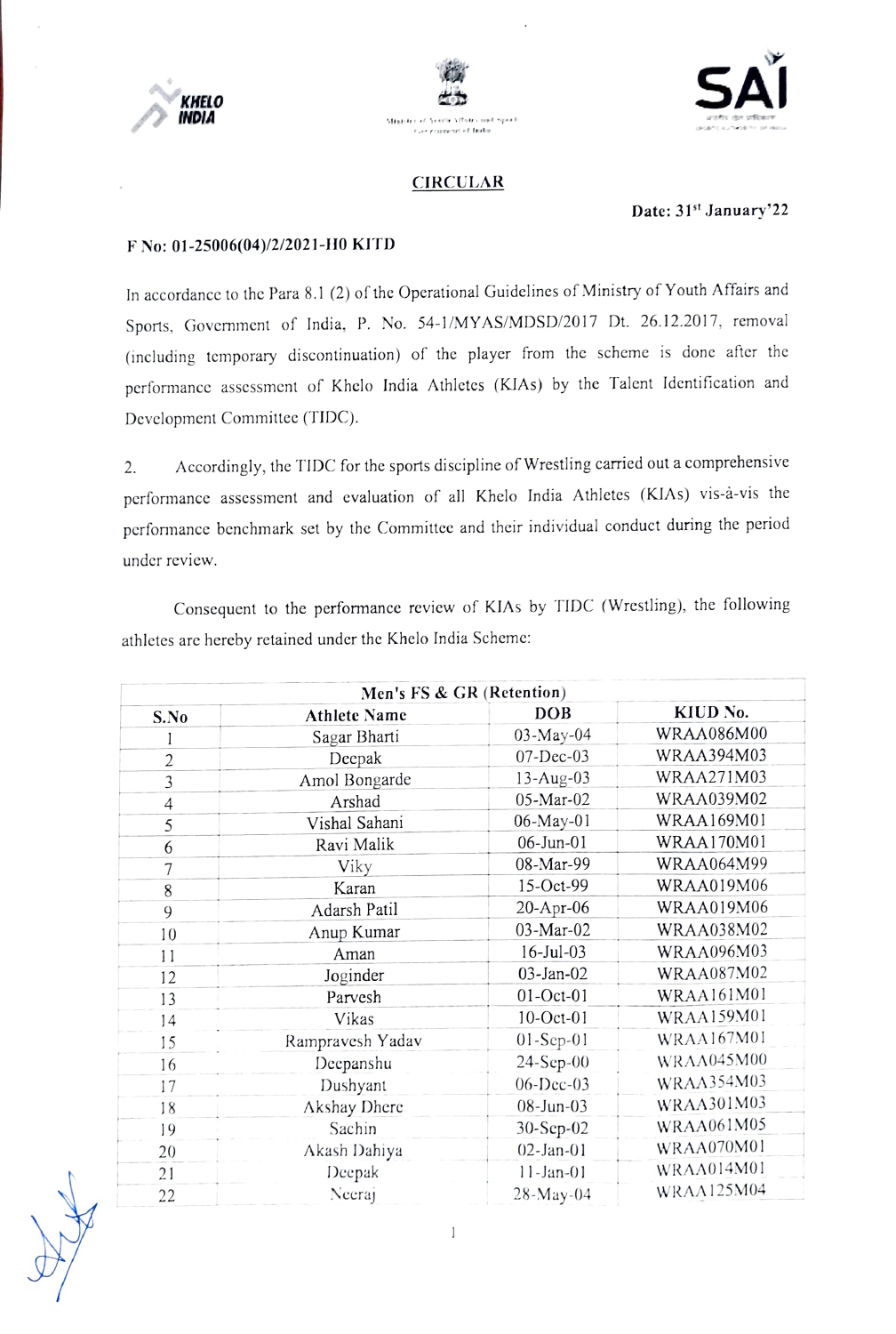

 $\overline{\phantom{a}}$ 





| 23<br>Anirudh Kumar<br>$20$ -Jan- $02$<br>WRAA091M02<br>24<br>Karanject Singh<br>31-Oct-98<br><b>WRAA082M98</b><br>25<br>P. Nikhil Yadav<br>28-Jan-05<br><b>WRAA060M05</b><br>26<br>Atish Sunil Todkar<br>10-Oct-02<br><b>WRAA184M02</b><br>27<br>Sagar<br>14-Oct-98<br><b>WRAA081M98</b><br>28<br>Lalit<br>05-Feb-03<br><b>WRAA088M03</b><br>29<br>Nitesh Kumar<br>$15$ -Jan-01<br><b>WRAA064M01</b><br>30<br>Varun<br>$10$ -Oct-01<br><b>WRAA018M01</b><br>31<br>Sanjeet<br>17-Aug-00<br><b>WRAA086M00</b><br>32<br>Sunny Kr. Dahiya<br>06-Aug-02<br><b>WRAA376M02</b><br>33<br>Sahil<br>13-May-01<br>WRAA066M01<br>34<br>Akash Antil<br>12-Feb-00<br><b>WRAA027M00</b><br>35<br>Gourav Baliyan<br>$1-Oct-01$<br>WRAA048M01<br>36<br>Naveen<br>9-May-98<br><b>WRAA084M98</b><br>37<br>Sajan<br>17-Jan-99<br>WRAA030M99<br>38<br>Sunil Kumar<br>29-Sep-99<br>WRAA062M99<br>39<br>Vijay<br>24-Nov-99<br>WRAA023M99<br>40<br>Vijay<br>8-Aug-98<br><b>WRAA051M98</b><br><b>Women's Wrestling (Retention)</b><br>S.No<br><b>Athlete Name</b><br><b>DOB</b><br>KIUD No.<br>1<br>Neha<br>26-Jul-07<br>WRAA007F07<br>$\overline{c}$<br>Muskan<br>23-Dec-06<br><b>WRAA018M06</b><br>3<br>Sweety<br>09-Sep-03<br><b>WRAA028F03</b><br>$\overline{4}$<br>Swati Shinde<br>18-Apr-98<br><b>WRAA004F98</b><br>5<br>Simran<br>06-Aug-01<br>WRAA046F01<br>6<br>Kalyani Pandurang<br>06-May-04<br>WRAA034F04<br>7<br>Antim<br>$31 - Aug-04$<br>WRAA017F04<br>8<br>Bhagyashree Hanumat Fand<br>02-Jul-03<br><b>WRAA045503</b><br>9<br>Arju<br>29-Sep-03<br>WRAA072F03<br>10<br>Priya Malik<br>16-Feb-05<br>WRAA017F05<br>11<br>Sonali Kondiba Mahadik<br>25-Jan-03<br><b>WRAA119F03</b><br>12<br>Komal<br>29-Dec-04<br>WRAA055F04<br>13<br>Hanny Kumari<br>$14 - 01 - 02$<br><b>WRAA051F02</b><br>14<br>Lovleen<br>20-Oct-00<br>WRAA054F00<br>15<br>Leena Anthony Siddhi<br>$21 - May - 01$<br>WRAA020F01<br>16<br>Sittu<br>16-Feb-04<br>WRAA089F04<br>17<br>Tapsya<br>19-Nov-06<br>WRAA004F06<br>18<br>Tina<br>17-Oct-00<br>WRAA020F00<br>19<br>Bhumi<br>$17-Apr-04$<br>WRAA054F04<br>20<br>Manju Sandhu<br>$05$ -Oct-04<br>WRAA051F04<br>21<br>Saloni Kundu<br>28-Jan-06<br>WRAA006F06<br>22<br>Rakhi<br>$16$ -Oct-03<br>WRAA070F03<br>23<br>Neha Kiran Chougale<br>$10$ -Jun- $04$<br>WRAA044F04<br>24<br>Karuna<br>24-May-00<br>WRAA038F00<br>25<br>Aarju<br>$11 - Dec-00$<br>WRAA007F00<br>26<br>Veerpal Kaur<br>$14$ -Apr-01<br>WRAA028F01 | S.No | <b>Athlete Name</b> | <b>DOB</b>   | KIUD No.   |  |  |
|----------------------------------------------------------------------------------------------------------------------------------------------------------------------------------------------------------------------------------------------------------------------------------------------------------------------------------------------------------------------------------------------------------------------------------------------------------------------------------------------------------------------------------------------------------------------------------------------------------------------------------------------------------------------------------------------------------------------------------------------------------------------------------------------------------------------------------------------------------------------------------------------------------------------------------------------------------------------------------------------------------------------------------------------------------------------------------------------------------------------------------------------------------------------------------------------------------------------------------------------------------------------------------------------------------------------------------------------------------------------------------------------------------------------------------------------------------------------------------------------------------------------------------------------------------------------------------------------------------------------------------------------------------------------------------------------------------------------------------------------------------------------------------------------------------------------------------------------------------------------------------------------------------------------------------------------------------------------------------------------------------------------------------------------------------------------------------------------------------------------------------------------------------------------------------------------------------------------------------------------------------------------------------------------------------------------------------------------------------------------------------------------------------------------------------|------|---------------------|--------------|------------|--|--|
|                                                                                                                                                                                                                                                                                                                                                                                                                                                                                                                                                                                                                                                                                                                                                                                                                                                                                                                                                                                                                                                                                                                                                                                                                                                                                                                                                                                                                                                                                                                                                                                                                                                                                                                                                                                                                                                                                                                                                                                                                                                                                                                                                                                                                                                                                                                                                                                                                                  |      |                     |              |            |  |  |
|                                                                                                                                                                                                                                                                                                                                                                                                                                                                                                                                                                                                                                                                                                                                                                                                                                                                                                                                                                                                                                                                                                                                                                                                                                                                                                                                                                                                                                                                                                                                                                                                                                                                                                                                                                                                                                                                                                                                                                                                                                                                                                                                                                                                                                                                                                                                                                                                                                  |      |                     |              |            |  |  |
|                                                                                                                                                                                                                                                                                                                                                                                                                                                                                                                                                                                                                                                                                                                                                                                                                                                                                                                                                                                                                                                                                                                                                                                                                                                                                                                                                                                                                                                                                                                                                                                                                                                                                                                                                                                                                                                                                                                                                                                                                                                                                                                                                                                                                                                                                                                                                                                                                                  |      |                     |              |            |  |  |
|                                                                                                                                                                                                                                                                                                                                                                                                                                                                                                                                                                                                                                                                                                                                                                                                                                                                                                                                                                                                                                                                                                                                                                                                                                                                                                                                                                                                                                                                                                                                                                                                                                                                                                                                                                                                                                                                                                                                                                                                                                                                                                                                                                                                                                                                                                                                                                                                                                  |      |                     |              |            |  |  |
|                                                                                                                                                                                                                                                                                                                                                                                                                                                                                                                                                                                                                                                                                                                                                                                                                                                                                                                                                                                                                                                                                                                                                                                                                                                                                                                                                                                                                                                                                                                                                                                                                                                                                                                                                                                                                                                                                                                                                                                                                                                                                                                                                                                                                                                                                                                                                                                                                                  |      |                     |              |            |  |  |
|                                                                                                                                                                                                                                                                                                                                                                                                                                                                                                                                                                                                                                                                                                                                                                                                                                                                                                                                                                                                                                                                                                                                                                                                                                                                                                                                                                                                                                                                                                                                                                                                                                                                                                                                                                                                                                                                                                                                                                                                                                                                                                                                                                                                                                                                                                                                                                                                                                  |      |                     |              |            |  |  |
|                                                                                                                                                                                                                                                                                                                                                                                                                                                                                                                                                                                                                                                                                                                                                                                                                                                                                                                                                                                                                                                                                                                                                                                                                                                                                                                                                                                                                                                                                                                                                                                                                                                                                                                                                                                                                                                                                                                                                                                                                                                                                                                                                                                                                                                                                                                                                                                                                                  |      |                     |              |            |  |  |
|                                                                                                                                                                                                                                                                                                                                                                                                                                                                                                                                                                                                                                                                                                                                                                                                                                                                                                                                                                                                                                                                                                                                                                                                                                                                                                                                                                                                                                                                                                                                                                                                                                                                                                                                                                                                                                                                                                                                                                                                                                                                                                                                                                                                                                                                                                                                                                                                                                  |      |                     |              |            |  |  |
|                                                                                                                                                                                                                                                                                                                                                                                                                                                                                                                                                                                                                                                                                                                                                                                                                                                                                                                                                                                                                                                                                                                                                                                                                                                                                                                                                                                                                                                                                                                                                                                                                                                                                                                                                                                                                                                                                                                                                                                                                                                                                                                                                                                                                                                                                                                                                                                                                                  |      |                     |              |            |  |  |
|                                                                                                                                                                                                                                                                                                                                                                                                                                                                                                                                                                                                                                                                                                                                                                                                                                                                                                                                                                                                                                                                                                                                                                                                                                                                                                                                                                                                                                                                                                                                                                                                                                                                                                                                                                                                                                                                                                                                                                                                                                                                                                                                                                                                                                                                                                                                                                                                                                  |      |                     |              |            |  |  |
|                                                                                                                                                                                                                                                                                                                                                                                                                                                                                                                                                                                                                                                                                                                                                                                                                                                                                                                                                                                                                                                                                                                                                                                                                                                                                                                                                                                                                                                                                                                                                                                                                                                                                                                                                                                                                                                                                                                                                                                                                                                                                                                                                                                                                                                                                                                                                                                                                                  |      |                     |              |            |  |  |
|                                                                                                                                                                                                                                                                                                                                                                                                                                                                                                                                                                                                                                                                                                                                                                                                                                                                                                                                                                                                                                                                                                                                                                                                                                                                                                                                                                                                                                                                                                                                                                                                                                                                                                                                                                                                                                                                                                                                                                                                                                                                                                                                                                                                                                                                                                                                                                                                                                  |      |                     |              |            |  |  |
|                                                                                                                                                                                                                                                                                                                                                                                                                                                                                                                                                                                                                                                                                                                                                                                                                                                                                                                                                                                                                                                                                                                                                                                                                                                                                                                                                                                                                                                                                                                                                                                                                                                                                                                                                                                                                                                                                                                                                                                                                                                                                                                                                                                                                                                                                                                                                                                                                                  |      |                     |              |            |  |  |
|                                                                                                                                                                                                                                                                                                                                                                                                                                                                                                                                                                                                                                                                                                                                                                                                                                                                                                                                                                                                                                                                                                                                                                                                                                                                                                                                                                                                                                                                                                                                                                                                                                                                                                                                                                                                                                                                                                                                                                                                                                                                                                                                                                                                                                                                                                                                                                                                                                  |      |                     |              |            |  |  |
|                                                                                                                                                                                                                                                                                                                                                                                                                                                                                                                                                                                                                                                                                                                                                                                                                                                                                                                                                                                                                                                                                                                                                                                                                                                                                                                                                                                                                                                                                                                                                                                                                                                                                                                                                                                                                                                                                                                                                                                                                                                                                                                                                                                                                                                                                                                                                                                                                                  |      |                     |              |            |  |  |
|                                                                                                                                                                                                                                                                                                                                                                                                                                                                                                                                                                                                                                                                                                                                                                                                                                                                                                                                                                                                                                                                                                                                                                                                                                                                                                                                                                                                                                                                                                                                                                                                                                                                                                                                                                                                                                                                                                                                                                                                                                                                                                                                                                                                                                                                                                                                                                                                                                  |      |                     |              |            |  |  |
|                                                                                                                                                                                                                                                                                                                                                                                                                                                                                                                                                                                                                                                                                                                                                                                                                                                                                                                                                                                                                                                                                                                                                                                                                                                                                                                                                                                                                                                                                                                                                                                                                                                                                                                                                                                                                                                                                                                                                                                                                                                                                                                                                                                                                                                                                                                                                                                                                                  |      |                     |              |            |  |  |
|                                                                                                                                                                                                                                                                                                                                                                                                                                                                                                                                                                                                                                                                                                                                                                                                                                                                                                                                                                                                                                                                                                                                                                                                                                                                                                                                                                                                                                                                                                                                                                                                                                                                                                                                                                                                                                                                                                                                                                                                                                                                                                                                                                                                                                                                                                                                                                                                                                  |      |                     |              |            |  |  |
|                                                                                                                                                                                                                                                                                                                                                                                                                                                                                                                                                                                                                                                                                                                                                                                                                                                                                                                                                                                                                                                                                                                                                                                                                                                                                                                                                                                                                                                                                                                                                                                                                                                                                                                                                                                                                                                                                                                                                                                                                                                                                                                                                                                                                                                                                                                                                                                                                                  |      |                     |              |            |  |  |
|                                                                                                                                                                                                                                                                                                                                                                                                                                                                                                                                                                                                                                                                                                                                                                                                                                                                                                                                                                                                                                                                                                                                                                                                                                                                                                                                                                                                                                                                                                                                                                                                                                                                                                                                                                                                                                                                                                                                                                                                                                                                                                                                                                                                                                                                                                                                                                                                                                  |      |                     |              |            |  |  |
|                                                                                                                                                                                                                                                                                                                                                                                                                                                                                                                                                                                                                                                                                                                                                                                                                                                                                                                                                                                                                                                                                                                                                                                                                                                                                                                                                                                                                                                                                                                                                                                                                                                                                                                                                                                                                                                                                                                                                                                                                                                                                                                                                                                                                                                                                                                                                                                                                                  |      |                     |              |            |  |  |
|                                                                                                                                                                                                                                                                                                                                                                                                                                                                                                                                                                                                                                                                                                                                                                                                                                                                                                                                                                                                                                                                                                                                                                                                                                                                                                                                                                                                                                                                                                                                                                                                                                                                                                                                                                                                                                                                                                                                                                                                                                                                                                                                                                                                                                                                                                                                                                                                                                  |      |                     |              |            |  |  |
|                                                                                                                                                                                                                                                                                                                                                                                                                                                                                                                                                                                                                                                                                                                                                                                                                                                                                                                                                                                                                                                                                                                                                                                                                                                                                                                                                                                                                                                                                                                                                                                                                                                                                                                                                                                                                                                                                                                                                                                                                                                                                                                                                                                                                                                                                                                                                                                                                                  |      |                     |              |            |  |  |
|                                                                                                                                                                                                                                                                                                                                                                                                                                                                                                                                                                                                                                                                                                                                                                                                                                                                                                                                                                                                                                                                                                                                                                                                                                                                                                                                                                                                                                                                                                                                                                                                                                                                                                                                                                                                                                                                                                                                                                                                                                                                                                                                                                                                                                                                                                                                                                                                                                  |      |                     |              |            |  |  |
|                                                                                                                                                                                                                                                                                                                                                                                                                                                                                                                                                                                                                                                                                                                                                                                                                                                                                                                                                                                                                                                                                                                                                                                                                                                                                                                                                                                                                                                                                                                                                                                                                                                                                                                                                                                                                                                                                                                                                                                                                                                                                                                                                                                                                                                                                                                                                                                                                                  |      |                     |              |            |  |  |
|                                                                                                                                                                                                                                                                                                                                                                                                                                                                                                                                                                                                                                                                                                                                                                                                                                                                                                                                                                                                                                                                                                                                                                                                                                                                                                                                                                                                                                                                                                                                                                                                                                                                                                                                                                                                                                                                                                                                                                                                                                                                                                                                                                                                                                                                                                                                                                                                                                  |      |                     |              |            |  |  |
|                                                                                                                                                                                                                                                                                                                                                                                                                                                                                                                                                                                                                                                                                                                                                                                                                                                                                                                                                                                                                                                                                                                                                                                                                                                                                                                                                                                                                                                                                                                                                                                                                                                                                                                                                                                                                                                                                                                                                                                                                                                                                                                                                                                                                                                                                                                                                                                                                                  |      |                     |              |            |  |  |
|                                                                                                                                                                                                                                                                                                                                                                                                                                                                                                                                                                                                                                                                                                                                                                                                                                                                                                                                                                                                                                                                                                                                                                                                                                                                                                                                                                                                                                                                                                                                                                                                                                                                                                                                                                                                                                                                                                                                                                                                                                                                                                                                                                                                                                                                                                                                                                                                                                  |      |                     |              |            |  |  |
|                                                                                                                                                                                                                                                                                                                                                                                                                                                                                                                                                                                                                                                                                                                                                                                                                                                                                                                                                                                                                                                                                                                                                                                                                                                                                                                                                                                                                                                                                                                                                                                                                                                                                                                                                                                                                                                                                                                                                                                                                                                                                                                                                                                                                                                                                                                                                                                                                                  |      |                     |              |            |  |  |
|                                                                                                                                                                                                                                                                                                                                                                                                                                                                                                                                                                                                                                                                                                                                                                                                                                                                                                                                                                                                                                                                                                                                                                                                                                                                                                                                                                                                                                                                                                                                                                                                                                                                                                                                                                                                                                                                                                                                                                                                                                                                                                                                                                                                                                                                                                                                                                                                                                  |      |                     |              |            |  |  |
|                                                                                                                                                                                                                                                                                                                                                                                                                                                                                                                                                                                                                                                                                                                                                                                                                                                                                                                                                                                                                                                                                                                                                                                                                                                                                                                                                                                                                                                                                                                                                                                                                                                                                                                                                                                                                                                                                                                                                                                                                                                                                                                                                                                                                                                                                                                                                                                                                                  |      |                     |              |            |  |  |
|                                                                                                                                                                                                                                                                                                                                                                                                                                                                                                                                                                                                                                                                                                                                                                                                                                                                                                                                                                                                                                                                                                                                                                                                                                                                                                                                                                                                                                                                                                                                                                                                                                                                                                                                                                                                                                                                                                                                                                                                                                                                                                                                                                                                                                                                                                                                                                                                                                  |      |                     |              |            |  |  |
|                                                                                                                                                                                                                                                                                                                                                                                                                                                                                                                                                                                                                                                                                                                                                                                                                                                                                                                                                                                                                                                                                                                                                                                                                                                                                                                                                                                                                                                                                                                                                                                                                                                                                                                                                                                                                                                                                                                                                                                                                                                                                                                                                                                                                                                                                                                                                                                                                                  |      |                     |              |            |  |  |
|                                                                                                                                                                                                                                                                                                                                                                                                                                                                                                                                                                                                                                                                                                                                                                                                                                                                                                                                                                                                                                                                                                                                                                                                                                                                                                                                                                                                                                                                                                                                                                                                                                                                                                                                                                                                                                                                                                                                                                                                                                                                                                                                                                                                                                                                                                                                                                                                                                  |      |                     |              |            |  |  |
|                                                                                                                                                                                                                                                                                                                                                                                                                                                                                                                                                                                                                                                                                                                                                                                                                                                                                                                                                                                                                                                                                                                                                                                                                                                                                                                                                                                                                                                                                                                                                                                                                                                                                                                                                                                                                                                                                                                                                                                                                                                                                                                                                                                                                                                                                                                                                                                                                                  |      |                     |              |            |  |  |
|                                                                                                                                                                                                                                                                                                                                                                                                                                                                                                                                                                                                                                                                                                                                                                                                                                                                                                                                                                                                                                                                                                                                                                                                                                                                                                                                                                                                                                                                                                                                                                                                                                                                                                                                                                                                                                                                                                                                                                                                                                                                                                                                                                                                                                                                                                                                                                                                                                  |      |                     |              |            |  |  |
|                                                                                                                                                                                                                                                                                                                                                                                                                                                                                                                                                                                                                                                                                                                                                                                                                                                                                                                                                                                                                                                                                                                                                                                                                                                                                                                                                                                                                                                                                                                                                                                                                                                                                                                                                                                                                                                                                                                                                                                                                                                                                                                                                                                                                                                                                                                                                                                                                                  |      |                     |              |            |  |  |
|                                                                                                                                                                                                                                                                                                                                                                                                                                                                                                                                                                                                                                                                                                                                                                                                                                                                                                                                                                                                                                                                                                                                                                                                                                                                                                                                                                                                                                                                                                                                                                                                                                                                                                                                                                                                                                                                                                                                                                                                                                                                                                                                                                                                                                                                                                                                                                                                                                  |      |                     |              |            |  |  |
|                                                                                                                                                                                                                                                                                                                                                                                                                                                                                                                                                                                                                                                                                                                                                                                                                                                                                                                                                                                                                                                                                                                                                                                                                                                                                                                                                                                                                                                                                                                                                                                                                                                                                                                                                                                                                                                                                                                                                                                                                                                                                                                                                                                                                                                                                                                                                                                                                                  |      |                     |              |            |  |  |
|                                                                                                                                                                                                                                                                                                                                                                                                                                                                                                                                                                                                                                                                                                                                                                                                                                                                                                                                                                                                                                                                                                                                                                                                                                                                                                                                                                                                                                                                                                                                                                                                                                                                                                                                                                                                                                                                                                                                                                                                                                                                                                                                                                                                                                                                                                                                                                                                                                  |      |                     |              |            |  |  |
|                                                                                                                                                                                                                                                                                                                                                                                                                                                                                                                                                                                                                                                                                                                                                                                                                                                                                                                                                                                                                                                                                                                                                                                                                                                                                                                                                                                                                                                                                                                                                                                                                                                                                                                                                                                                                                                                                                                                                                                                                                                                                                                                                                                                                                                                                                                                                                                                                                  |      |                     |              |            |  |  |
|                                                                                                                                                                                                                                                                                                                                                                                                                                                                                                                                                                                                                                                                                                                                                                                                                                                                                                                                                                                                                                                                                                                                                                                                                                                                                                                                                                                                                                                                                                                                                                                                                                                                                                                                                                                                                                                                                                                                                                                                                                                                                                                                                                                                                                                                                                                                                                                                                                  |      |                     |              |            |  |  |
|                                                                                                                                                                                                                                                                                                                                                                                                                                                                                                                                                                                                                                                                                                                                                                                                                                                                                                                                                                                                                                                                                                                                                                                                                                                                                                                                                                                                                                                                                                                                                                                                                                                                                                                                                                                                                                                                                                                                                                                                                                                                                                                                                                                                                                                                                                                                                                                                                                  |      |                     |              |            |  |  |
|                                                                                                                                                                                                                                                                                                                                                                                                                                                                                                                                                                                                                                                                                                                                                                                                                                                                                                                                                                                                                                                                                                                                                                                                                                                                                                                                                                                                                                                                                                                                                                                                                                                                                                                                                                                                                                                                                                                                                                                                                                                                                                                                                                                                                                                                                                                                                                                                                                  |      |                     |              |            |  |  |
|                                                                                                                                                                                                                                                                                                                                                                                                                                                                                                                                                                                                                                                                                                                                                                                                                                                                                                                                                                                                                                                                                                                                                                                                                                                                                                                                                                                                                                                                                                                                                                                                                                                                                                                                                                                                                                                                                                                                                                                                                                                                                                                                                                                                                                                                                                                                                                                                                                  |      |                     |              |            |  |  |
|                                                                                                                                                                                                                                                                                                                                                                                                                                                                                                                                                                                                                                                                                                                                                                                                                                                                                                                                                                                                                                                                                                                                                                                                                                                                                                                                                                                                                                                                                                                                                                                                                                                                                                                                                                                                                                                                                                                                                                                                                                                                                                                                                                                                                                                                                                                                                                                                                                  | 27   | Priyanka            | $15$ -Jul-02 | WRAA031F02 |  |  |

 $\mathscr{N}$